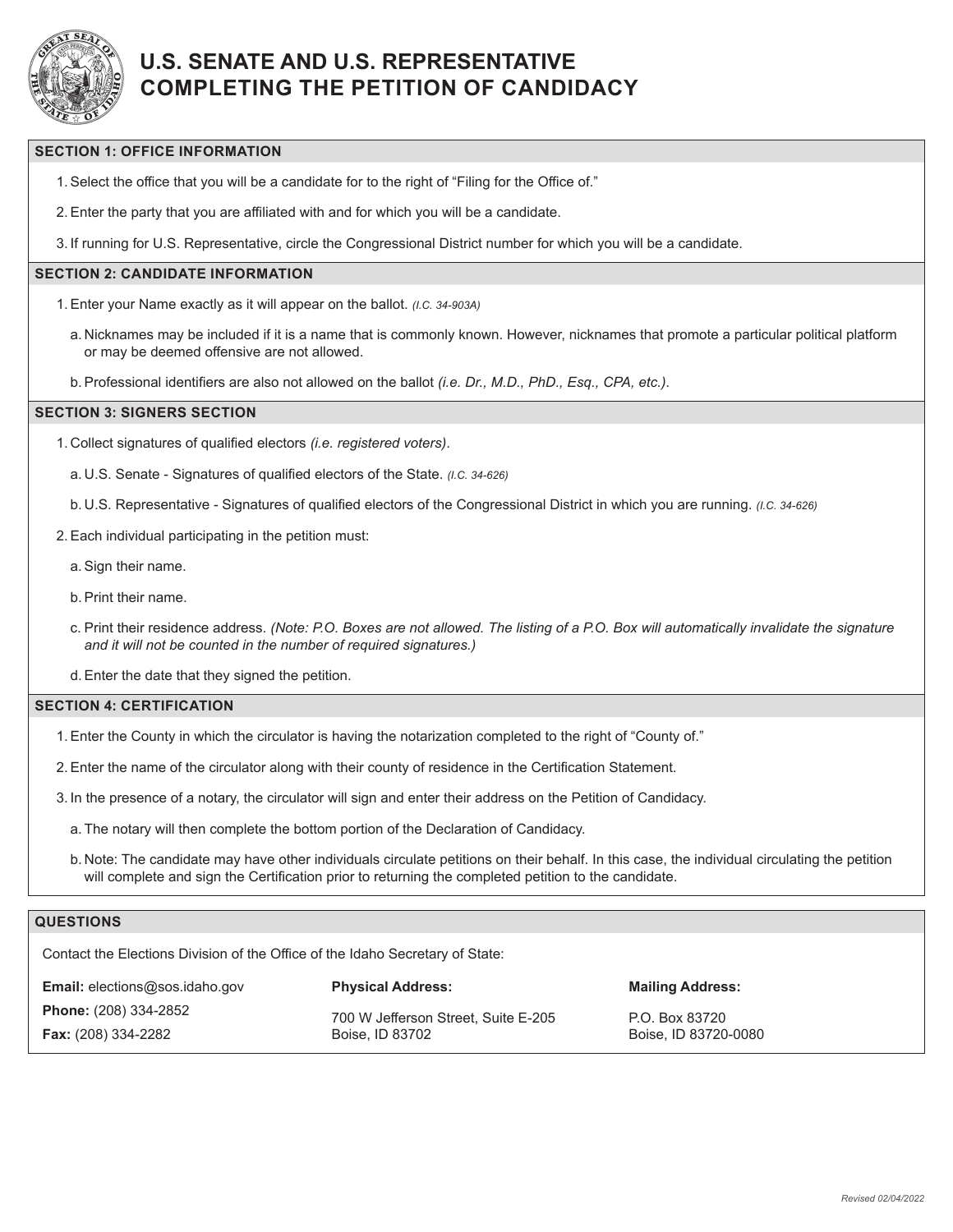

### **U.S. SENATE AND U.S. REPRESENTATIVE PETITION FOR CANDIDACY**

| <b>CANDIDATE FILING DATES</b>                                                                                                                                                                                                                                                                                                                                                                                                                                                        | <b>OFFICE INFORMATION</b>                       |                                                                      |                   |  |                    |                   |
|--------------------------------------------------------------------------------------------------------------------------------------------------------------------------------------------------------------------------------------------------------------------------------------------------------------------------------------------------------------------------------------------------------------------------------------------------------------------------------------|-------------------------------------------------|----------------------------------------------------------------------|-------------------|--|--------------------|-------------------|
| February 28 - March 11, 2022*                                                                                                                                                                                                                                                                                                                                                                                                                                                        | Filing for the<br>Office of:                    | $\Box$ U.S. Representative<br>District Sought (enter 1 or 2): ______ |                   |  |                    |                   |
| This petition must be filed in the Office of the Secretary<br>of State with the Declaration of Candidacy by candidates<br>for U.S. Senate and U.S. Representative during the<br>above filing period. The statutorily required number of<br>signatures must be verified by the appropriate County<br>Clerk prior to filing. (I.C. 34-1807)                                                                                                                                            |                                                 | □ U.S. Senate                                                        |                   |  |                    |                   |
|                                                                                                                                                                                                                                                                                                                                                                                                                                                                                      | <b>Party Affiliation: □ Constitution</b>        |                                                                      | $\Box$ Democratic |  | $\Box$ Libertarian | $\Box$ Republican |
| *All deadlines are at 5:00 PM Local Time                                                                                                                                                                                                                                                                                                                                                                                                                                             |                                                 |                                                                      |                   |  |                    |                   |
| <b>CANDIDATE INFORMATION</b>                                                                                                                                                                                                                                                                                                                                                                                                                                                         |                                                 |                                                                      |                   |  |                    |                   |
| Candidate Name (As it will appear on the ballot.)                                                                                                                                                                                                                                                                                                                                                                                                                                    |                                                 |                                                                      |                   |  |                    |                   |
|                                                                                                                                                                                                                                                                                                                                                                                                                                                                                      |                                                 |                                                                      |                   |  |                    |                   |
|                                                                                                                                                                                                                                                                                                                                                                                                                                                                                      |                                                 |                                                                      |                   |  |                    |                   |
| <b>SIGNERS STATEMENT</b>                                                                                                                                                                                                                                                                                                                                                                                                                                                             |                                                 |                                                                      |                   |  |                    |                   |
| I, the undersigned, being a qualified elector in the State of Idaho, do hereby certify that I reside at the place set opposite my name, and that I join in<br>the petition of the candidate for the party and office listed above to appear on the Primary Election ballot on May 17th, 2022, and that each for himself says: I<br>have personally signed this petition; I am a qualified elector of the State of Idaho and my residence address is correctly written after my name. |                                                 |                                                                      |                   |  |                    |                   |
| Signature of Petitioner                                                                                                                                                                                                                                                                                                                                                                                                                                                              | <b>Printed Name</b><br><b>Residence Address</b> |                                                                      | Date Signed       |  |                    |                   |
| 1.                                                                                                                                                                                                                                                                                                                                                                                                                                                                                   |                                                 |                                                                      |                   |  |                    |                   |
| 2.                                                                                                                                                                                                                                                                                                                                                                                                                                                                                   |                                                 |                                                                      |                   |  |                    |                   |
| 3.                                                                                                                                                                                                                                                                                                                                                                                                                                                                                   |                                                 |                                                                      |                   |  |                    |                   |
| 4.                                                                                                                                                                                                                                                                                                                                                                                                                                                                                   |                                                 |                                                                      |                   |  |                    |                   |
| 5.                                                                                                                                                                                                                                                                                                                                                                                                                                                                                   |                                                 |                                                                      |                   |  |                    |                   |
| 6.                                                                                                                                                                                                                                                                                                                                                                                                                                                                                   |                                                 |                                                                      |                   |  |                    |                   |
| 7.                                                                                                                                                                                                                                                                                                                                                                                                                                                                                   |                                                 |                                                                      |                   |  |                    |                   |
| 8.                                                                                                                                                                                                                                                                                                                                                                                                                                                                                   |                                                 |                                                                      |                   |  |                    |                   |
| 9.                                                                                                                                                                                                                                                                                                                                                                                                                                                                                   |                                                 |                                                                      |                   |  |                    |                   |
| 10.                                                                                                                                                                                                                                                                                                                                                                                                                                                                                  |                                                 |                                                                      |                   |  |                    |                   |
|                                                                                                                                                                                                                                                                                                                                                                                                                                                                                      |                                                 |                                                                      |                   |  |                    |                   |
| <b>CERTIFICATION</b>                                                                                                                                                                                                                                                                                                                                                                                                                                                                 |                                                 |                                                                      |                   |  |                    |                   |
| State of Idaho<br>County of                                                                                                                                                                                                                                                                                                                                                                                                                                                          |                                                 |                                                                      |                   |  |                    |                   |
| being first duly sworn say: That I am a resident of the State of Idaho and at least eighteen (18) years of age: that every, المساحد المستحدث                                                                                                                                                                                                                                                                                                                                         |                                                 |                                                                      |                   |  |                    |                   |
| person who signed this sheet of the foregoing petition signed his or her name thereto in my presence: I believe that each has stated his or her name, address                                                                                                                                                                                                                                                                                                                        |                                                 |                                                                      |                   |  |                    |                   |
| Circulator Signature:                                                                                                                                                                                                                                                                                                                                                                                                                                                                |                                                 | Address:                                                             |                   |  |                    |                   |
| Subscribed and sworn to before me this ______ day of _____________________, ________.                                                                                                                                                                                                                                                                                                                                                                                                |                                                 |                                                                      |                   |  |                    |                   |
|                                                                                                                                                                                                                                                                                                                                                                                                                                                                                      |                                                 |                                                                      |                   |  | NOTARY             |                   |
| Notary Public in and for the State of Idaho, residing at                                                                                                                                                                                                                                                                                                                                                                                                                             |                                                 |                                                                      |                   |  | SEAL               |                   |
|                                                                                                                                                                                                                                                                                                                                                                                                                                                                                      |                                                 |                                                                      |                   |  |                    |                   |
|                                                                                                                                                                                                                                                                                                                                                                                                                                                                                      |                                                 |                                                                      |                   |  | HERE               |                   |